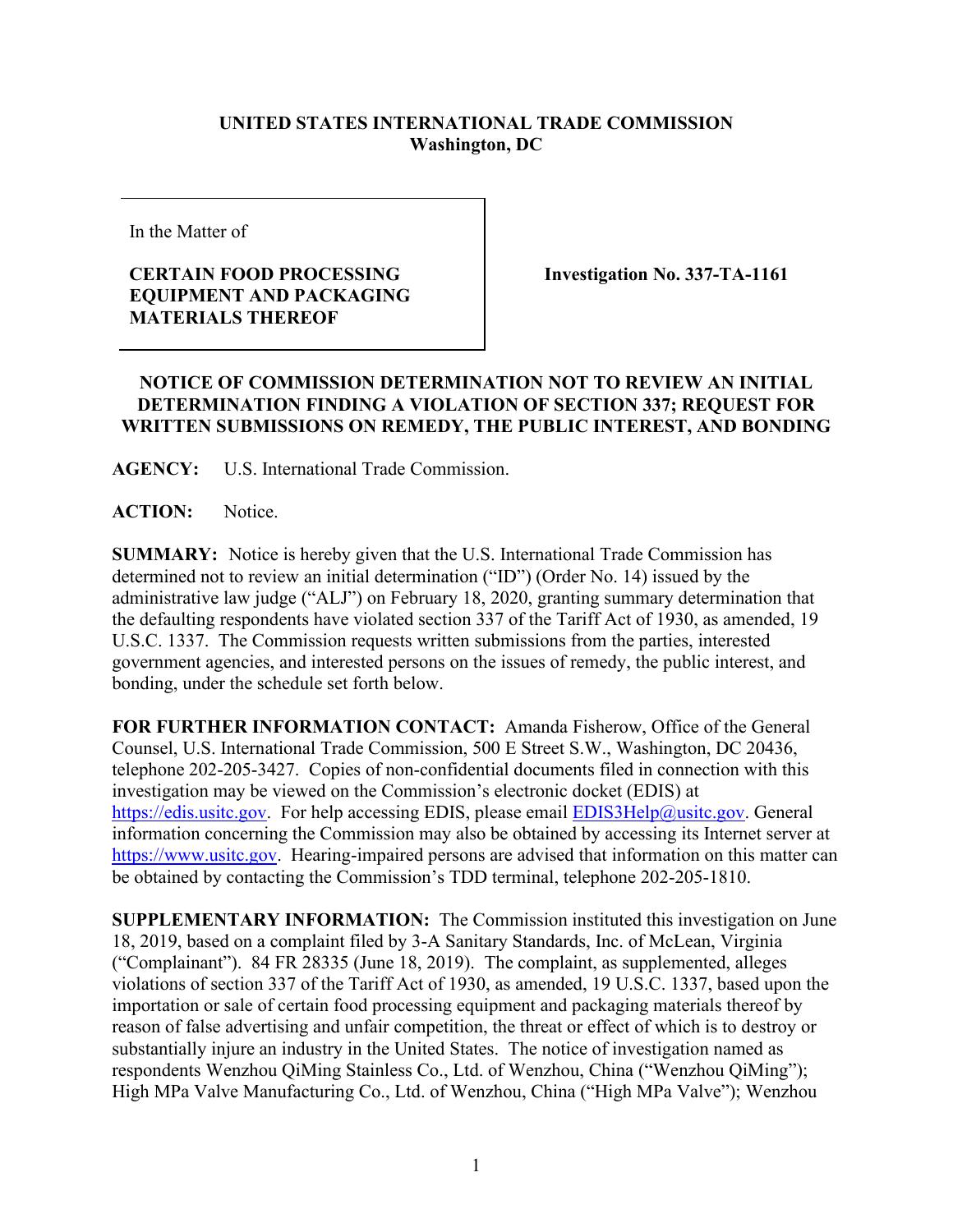Sinco Steel Co, Ltd. of Wenzhou, China ("Wenzhou Sinco"); Wenzhou Kasin Valve Pipe Fitting Co., Ltd. of Wenzhou, China ("Wenzhou Kasin"); and Wenzhou Fuchuang Machinery ("Wenzhou Fuchuang") (collectively, "defaulting respondents"). *Id.* The Office of Unfair Import Investigations ("OUII") was also named as a party to the investigation. *Id.*

On October 15, 2019, the Commission found respondents Wenzhou QiMing, High MPa Valve, Wenzhou Sinco, and Wenzhou Kasin in default. Order No. 8 (Sept. 19, 2019), *unreviewed*, Notice (Oct. 15, 2019). On December 18, 2019, the Commission found Wenzhou Fuchuang in default. Order No. 13 (Nov. 19, 2019), *unreviewed,* Notice (Dec. 18, 2019).

On November 7, 2019, 3-A SSI moved for summary determination of a violation of section 337 by the defaulting respondents. On November 20, 2019, and December 3, 2019, 3-A SSI supplemented its motion and exhibits. On December 13, 2019, OUII filed a response supporting 3-A SSI's motion.

On February 18, 2020, the presiding ALJ issued Order No. 14, an ID granting 3-A SSI's motion for summary determination of a violation of section 337 by the defaulting respondents. No party petitioned for review of the ID.

The Commission has determined not to review the subject ID.

In connection with the final disposition of this investigation, the statute authorizes issuance of, *inter alia,* an exclusion order that could result in the exclusion of the subject articles from entry into the United States. Accordingly, the Commission is interested in receiving written submissions that address the form of remedy, if any, that should be ordered. If a party seeks exclusion of an article from entry into the United States for purposes other than entry for consumption, the party should so indicate and provide information establishing that activities involving other types of entry either are adversely affecting it or likely to do so. For background, see *Certain Devices for Connecting Computers via Telephone Lines*, Inv. No. 337- TA-360, USITC Pub. No. 2843, Comm'n Op. at 7-10 (Dec. 1994).

The statute requires the Commission to consider the effects of that remedy upon the public interest. The public interest factors the Commission will consider include the effect that an exclusion order would have on: (1) the public health and welfare, (2) competitive conditions in the U.S. economy, (3) U.S. production of articles that are like or directly competitive with those that are subject to investigation, and (4) U.S. consumers. The Commission is therefore interested in receiving written submissions that address the aforementioned public interest factors in the context of this investigation.

If the Commission orders some form of remedy, the U.S. Trade Representative, as delegated by the President, has 60 days to approve, disapprove, or take no action on the Commission's determination. *See* Presidential Memorandum of July 21, 2005, 70 FR 43251 (July 26, 2005). During this period, the subject articles would be entitled to enter the United States under bond, in an amount determined by the Commission and prescribed by the Secretary of the Treasury. The Commission is therefore interested in receiving submissions concerning the amount of the bond that should be imposed if a remedy is ordered.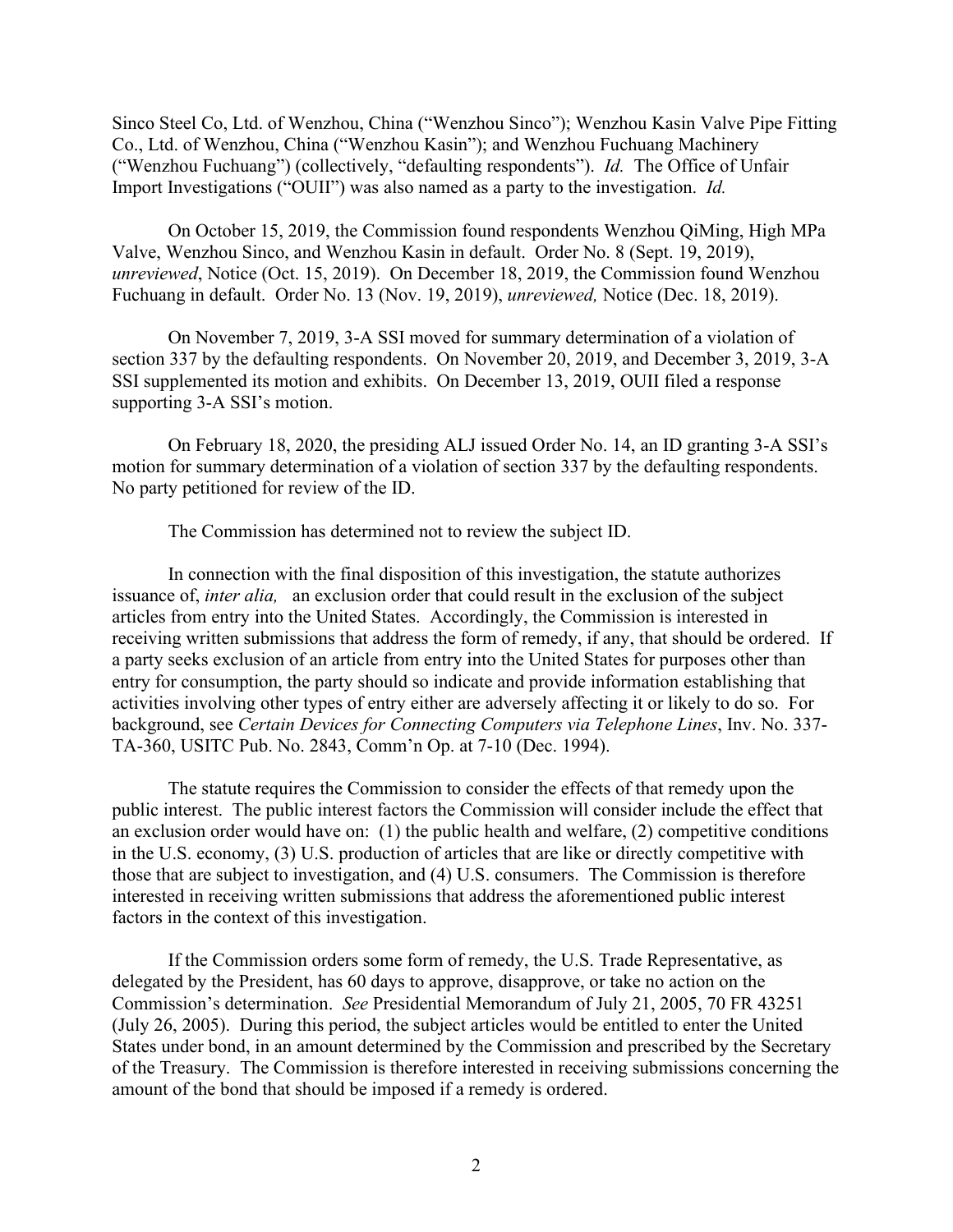**WRITTEN SUBMISSIONS**: Parties to the investigation, interested government agencies, and any other interested parties are encouraged to file written submissions on the issues of remedy, the public interest, and bonding. Such initial submissions should include views on the recommended determination by the ALJ on remedy and bonding.

In their initial submissions, Complainant and OUII are also requested to identify the remedy sought and to submit proposed remedial orders for the Commission's consideration. Complainant is also requested to state the HTSUS subheadings under which the accused products are imported and to supply the identification information for all known importers of the products at issue in this investigation. The initial written submissions and proposed remedial orders must be filed no later than close of business on **April 14, 2020**. Reply submissions must be filed no later than the close of business on **April 21, 2020**. No further submissions on these issues will be permitted unless otherwise ordered by the Commission.

Persons filing written submissions must file the original document electronically on or before the deadlines stated above. The Commission's paper filing requirements in 19 C.F.R. 210.4(f) are currently waived. 85 Fed. Reg. 15798 (March 19, 2020). Submissions should refer to the investigation number (Inv. No. 337-TA-1161) in a prominent place on the cover page and/or the first page. (*See* Handbook for Electronic Filing Procedures, *[https://www.usitc.gov/documents/handbook\\_on\\_filing\\_procedures.pdf](https://www.usitc.gov/documents/handbook_on_filing_procedures.pdf)* ). Persons with questions regarding filing should contact the Secretary, (202) 205-2000.

Any person desiring to submit a document to the Commission in confidence must request confidential treatment. All such requests should be directed to the Secretary to the Commission and must include a full statement of the reasons why the Commission should grant such treatment. See 19 CFR 201.6. Documents for which confidential treatment by the Commission is properly sought will be treated accordingly. A redacted non-confidential version of the document must also be filed simultaneously with any confidential filing. All information, including confidential business information and documents for which confidential treatment is properly sought, submitted to the Commission for purposes of this investigation may be disclosed to and used: (i) by the Commission, its employees and Offices, and contract personnel (a) for developing or maintaining the records of this or a related proceeding, or (b) in internal investigations, audits, reviews, and evaluations relating to the programs, personnel, and operations of the Commission including under 5 U.S.C. Appendix 3; or (ii) by U.S. government employees and contract personnel, solely for cybersecurity purposes. All contract personnel will sign appropriate nondisclosure agreements. All nonconfidential written submissions will be available for public inspection on EDIS.